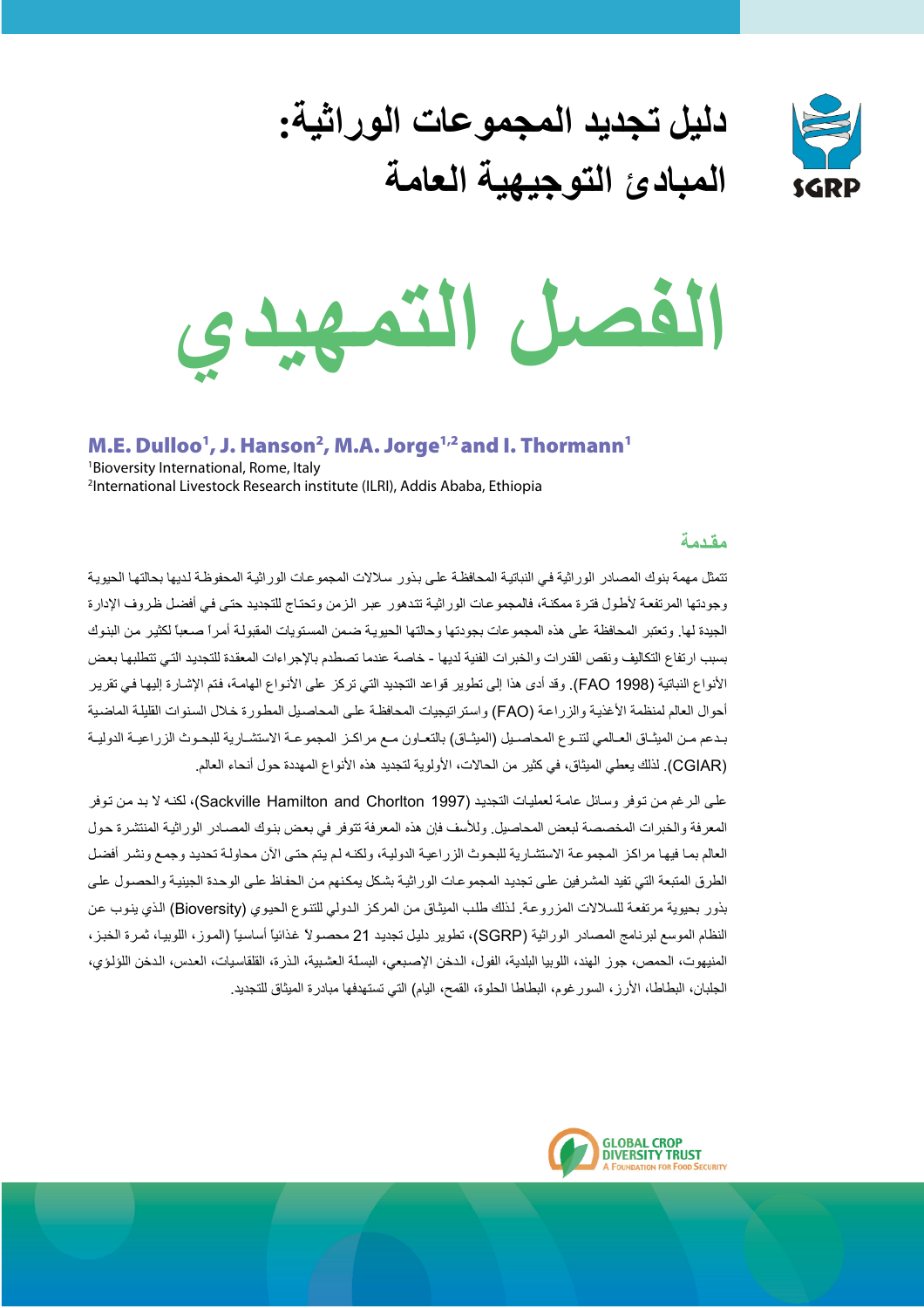# تعريف

يقصد بمصطلح "التجديد" في هذا الدليل إعادة تكوين عينات مشابهة جينياً للمجمو عة الأصلية عندما تنخفض حبوبتها أو يقل عددها ويعتبر التجديد ضر ور ياً أيضا للسلالات الجديدة التي تتطلب فتر ات حفظ طويلة عندما لا تتوفر بكميات كافية والتي قد يتم اللجو ء إليها لأغراض صحية للحد من الأمراض. ويتم تجديد المحاصيل المحفوظة حقليا التي تتكاثر بالاستنساخ في نفس الموقع أو ثنقل إلى مكان آخر للحماية أو لتحنب الأمر اض و الحشر ات

# المبادئ التوجيهية العامة

## ضمان الوحدة الجينية

يعتبر تجديد الأصبول الوراثيـة عنصـراً هامـاً فـي إدارة بنـك المصــادر الوراثيـة، ويتضـمن المخـاطر الكبيـرة علـي الوحـدة الجينيـة للمجموعة الوراثية خلال مراحل الانتخاب أو التلقيح الخارجي أو الخلط الألبي. ويكون الخطر من فقدان الوحدة الجينية مرتفعا عند تجديد أصول وراثية متغايرة الخواص الجينية في المحاصيل ذات التلقيح الخلطي. فالتجديد يهدف إلى الحفاظ على الهيكلية والتنوع الور اثى الأصلي للسلالات أو المجموعات (أنظر النصائح في الدليل العام للتجديد أدناه).

#### ضمان الكفاءة

يجب مراعاة معدل إعادة إنتاج الأنواع والأصناف في مواقع التجديد لإنتاج كمية كافية من المنتجات النباتية. كما يجب حساب عدد البذور أو الشتلات أو أيـة عناصـر زراعيـة أخرى لازمـة للتجديد بدقـة آخذين بعين الاعتبـار العدد المطلوب للتجديد من النباتـات، والإنبات، ومعدلات التأسيس الحقلي للسلالات، وكمية البذور اللازمة بعد التجديد ومدى ارتباط التوصيف والتقييم بالتجديد.

#### ضمان النوعية

بهدف تجديد المحاصيل إلى إنتاج كمية كافية من البذو ر أو الدر نات أو أطر اف التكاثر الخضر ية النباتية بحالة حيوية سليمة ٍ لذلك يتوجب على بنوك المصادر الوراثية التأكد من خلو السلالات من الأمراض المنقولة بالبذور أو بـالأطراف الخضرية وكذلك خلوها من الحشرات للحد من انتشار الأمراض والحشرات عند توزيع السلالات، بحيث تكون هذه المجموعة الوراثية مصدراً أساسياً نقياً لبر امج التربية والإكثار وغير ها من المشاريع.

## الدليل العام لتجديد المجموعات الوراثية

#### نوع المجموعة

هناك نوعان من مجموعات بذور بنوك المصادر الوراثية المتعارف عليها لبذور المحاصيل وهما المجموعات الفعالة والمجموعات الأساسية. ويفضل تجديد المجمو عات الفعّالة من البذور. الأصلية المأخوذة من المجمو عات الأساسية. وفي جميع الأحوال فإنـه من المقبول استخدام بذور من مجموعة فعّالـة لأكثـر من ثـلاث دورات تجديد قبل العـودة للبـذور الأصـلية (المجموعـة الأساسـية) (FAO/IPGRI 1994). ويجب أن يتم تجديد المجموعات الأساسية فقط من البذور الأصلية المتبقية من المجموعة الأساسية قدر الأمكان

ثحفظ الأطر اف المستخدمة للتكاثر في المحاصيل المتكاثر ة بالاستنساخ في مجمو عات حقلية (Engels and Visser 2003). فمثلاً تحتاج بعض أنواع الأشجار المدارية لإعادة غرس كل 15 سنة أو أكثر في حين تتطلب أنواعاً أخرى استبدالها كل عدة أشهر ومن المفيد أيضاً إنشاء مجموعة احتياطية مطابقة عندما لا يمكن الحصول على أي بذور من النباتات المزروعة بسبب ضعفها كما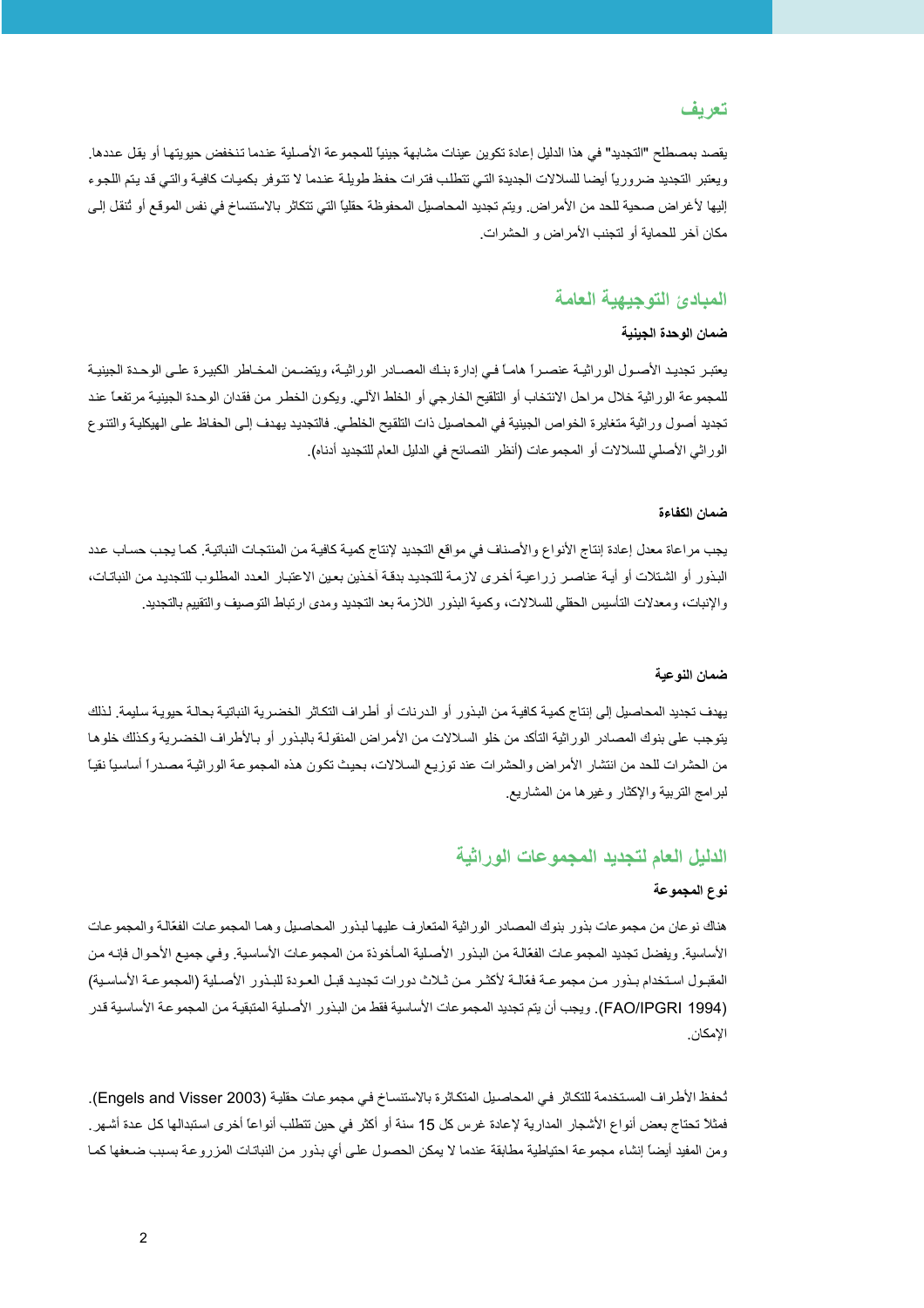هو الحال بالنسبة للمحاصيل المتكاثرة بالبذور . ويمكن حفظ المحاصيل المتكاثرة بالاستنساخ في المخبر أو بالتبريد التي تطورت تقنياتها حديثًا لأجل محاصيل معينة ويمكن لهذه المحاصيل أن تستخدم كاحتياطي لبنوك المصادر الور اثية الحقلية.

وسوف لن يتطرق هذا الدليل إلى كيفية تجديد المجموعات المخبرية أو المحافظة عليها بالتبريد (يمكن الحصول على مزيد من المعلومات من (Reed et al. (2004).

## متى يتم التجديد؟

التجديد عملية مكلفة ويجب تنفيذها كلما دعت الحاجة فقط لضمان المحافظة على السلالات بحيوية وكمية مناسبة وجودة ملائمة ويتم تجديد سلالات معظم بذور المحاصيل:

- عندما تنخفض حبوبـة البذو ر إلـي 85% من النسبة الأوليـة للانبـات فـي المجمو عـات الفعّالـة، المحددة من خـلال أسـاليب مراقبة الحيوية (لمزيد من التفاصيل أنظر 1008 FAO/IPGRI 1994; Rao et al. 2006; ISTA 2008). ولا يجب أن تقل حيوية البذور الأولية عن 85% قبل التخزين بـالر غم من أنّ بعض بنوك المصـادر الور اثبة تستخدم معدلاً أقل (أقل من 75%) خاصة بالنسبة للأنواع البريّة.
- عندما بقل عدد البذور الحبوبية في كل سلالة عن 1500 بذر ة للمجموعات الفعّالة أو الأساسية أو يقل عن 250 بذر ة للأنواع النقية

ويعتبر تجديد السلالات الضعيفة (ذات القدر ة الضعيفة على النمو ) أهم من تجديد السلالات ذات العدد القليل من البذور . وتكتسب السلالات في المجموعات الأساسية أهمية أكبر من السلالات في المجموعات الفعّالة.

ويتم تجديد للمحاصيل المتكاثرة بالاستنساخ بالاعتماد على:

- نضج وفساد الأطراف النباتية المحفوظة
- حالة الإصابة الحشرية والمرضية للمجموعة الحقلية.
- الحاجة لتغيير المجموعة بسبب مخاطر خارجية (جفاف، فيضانات، أعاصير).
	- الحاجة لزيادة توفر مواد التكاثر .

### حجم العيّنة

يجب اختيار العيّنة المأخوذة من سلالات البذور للتجديد عشوائيا بشكل يمثل التنوّع داخل السلالة أو المجموعة ويوفر احتمال أكبر للمحافظة على الجينات عند ضعف تكرر الصبغيات في الأنواع الأصلية، فقد حدد Crossa et al. (1993) مجال من 90 إلى 210 بذرة لتكرّر صبغي من 0.003 إلى 0.05 وعدد مواضع على المورثات تمتد من 10 إلى 150، مع نسبة احتمال 90-95%. وتحتاج الأنواع ذات التلقيح الخلطي إلى نباتـات أكثـر من الأنـواع ذات التلقيح الذاتي للمحافظـة علـى التنـوّع الجينـي داخل المجموعة [لمزيد من التفاصيل، انظر (Crossa (1993)]. لكن الأمر ليس دائما على هذا النحو ويمكن أن يرتبط بدرجة الاختلاف داخل السلالة في المجموعات الفرعيّة للأنواع ذاتية التلقيح.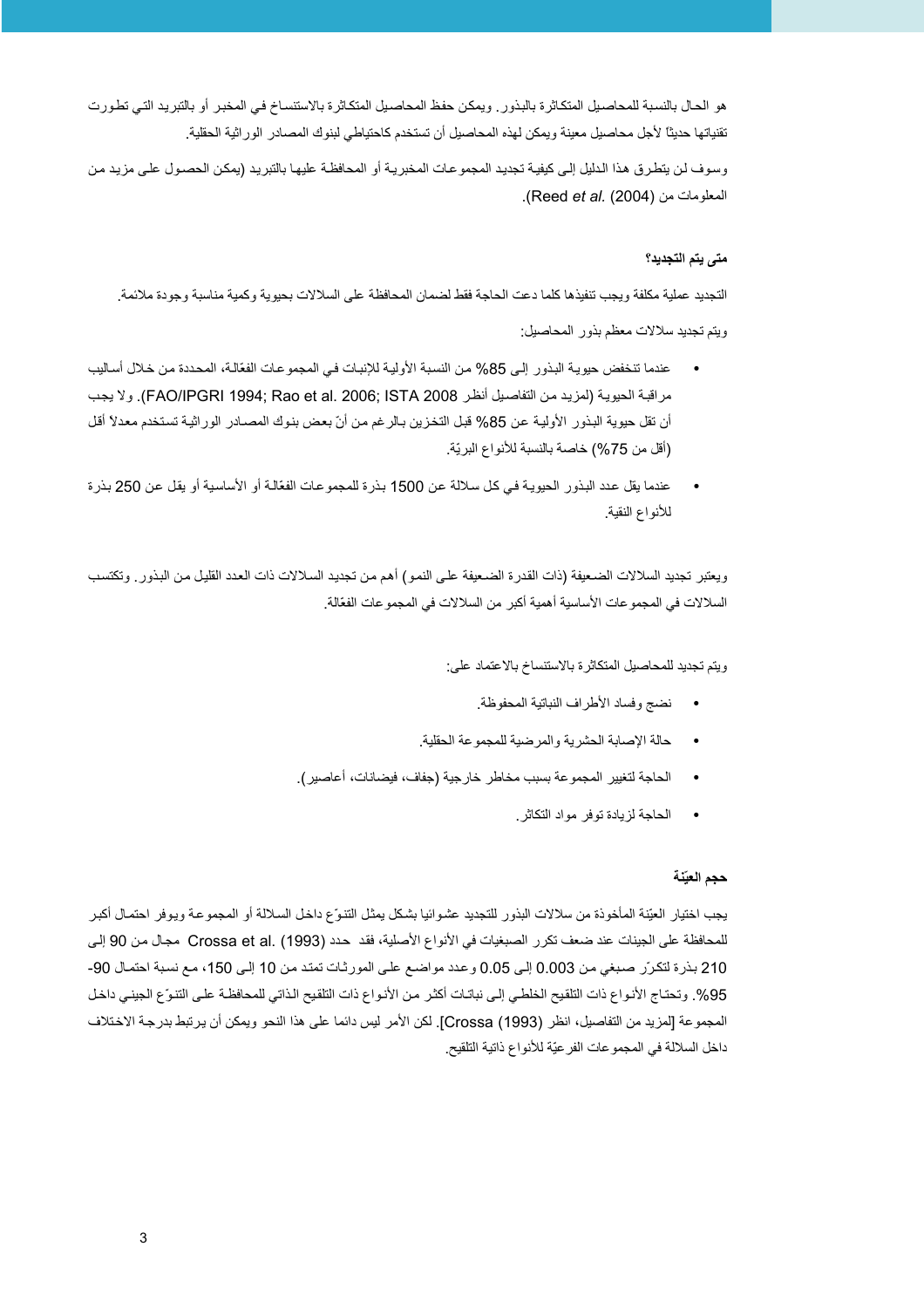يمكن تقدير العدد الأدنى للبذور لأجل التجديد من الحجم المعياري للعيّنة المستخدمة في التجديد وكذلك من القدرة الحيوية للعيّنة حسب العملبات الحسابية التالية:

عدد البذور اللازمة للتجديد = المجموعة النباتية المر غوب تجديدها / (النسبة المئويـة للإنبـات' × النسبة المئويـة للتأسيس الحقلـي المتوقع<sup>2</sup>)

(Rao et al. 2006).

وبما أن النباتات تكون عادة منطابقة جينيا داخل السلالة في حالـة المحاصيل المنكاثر ة بالاستنساخ، فإن اختيار حجم العيّنـة يجب أن يرتبط بنسبة احتمال بقاء النبتة حية في الحقل وضمان بقاء بعض النبتات حيـة علـى الأقل ليتم حصـادها ممـا يمكّن من تجديد السلالة مرة أخرى. لذلك نحتاج في أحوال كثيرة إلى عدد قليل من النباتات يتراوح بين 5 و 10 نبتات لكل سلالة، أو أكثر إذا كانت أطراف التكاثر ضرورية لأهداف أخرى.

#### تجهيز البذور / المادة النباتية

لا بد من إخراج حاويات البذور المخزنـة في بنك المصـادر الوراثيـة النباتيـة قبل بـدء عمليـة التجديد وإبقاءهـا ليلـة كاملـة فـي درجـة حرارة الغرفة العادية حتى تعتدل حرارتها قبل فتحها، وذلك لتفادي تعرضها السريع للرطوبة.

أما بالنسبة للمحاصيل المتكاثرة بالاستنساخ، فإنـه يمكن أن يتطلب الأمـر استخدام أجـزاء مختلفة من النبتـة من أجل عمليـة التجديد، سواء أكانت الجذور الدرنية أو العروق أو السيقان أو الأشطاء أو أية أجزاء أخرى من النبتة. وهناك طرق تطبيقيّة خاصـة لكل من هذه الأطراف النباتيّة من أجل الانتقاء والقطع والنعقيم والتخزين قصير الأمد أو النكييف الأولى قبل الغرس.

#### الحفاظ على حجم فعال للمجموعة

يعتبر أحد أهم أهداف التجديد المحافظة على حجم فعّال لمجموعة بذور السلالة (ص)). وقد طور الخبراء طرق لحساب الاختلاف في حجم المجموعة الفعّال (N<sub>e</sub>) لكل من:

(1) مجموعة الأصول الوراثية وتجديد الأنواع الخنثوية ذات الصبغيات المضاعفة (1994) Crossa and Vencovsky

(2) الأنواع ذات التلقيح الخلطي Crossa and Vencovsky (1997)

(3) الأنواع المختلطة ذاتيا والمختلطة عشوائيا (1999) Vencovsky and Crossa

وير ي (Crossa and Vencovslv (1994) and Vencovsky and Crossa (1999)أن أفضل إستر اتبجية للحفاظ على حجم فعّل مرتفع للمجموعة (N<sub>e</sub>) هو أخذ عدد متماثل من البذور من أكبر عدد ممكن من النباتات الأمهات. كما أن تجميع بنور الأنواع ذاتية التلقيح أصعب من تجميع الأنواع خلطية التلقيح. وإذا كان هناك اختلافات بين نباتات السلالة الواحدة في الإز هار والنضج، فإنه من الأفضل حصاد نباتات فردية وخلط نسب متساوية من البذور من نباتات أمهات مختلفة لتفادى التأثيرات المورثيّة.

و لا يعتبر حجم المجمو عـة بـذات الأهميـة فـي المحاصـيل المتكـاثر ة بالاستنسـاخ لأن نباتـات السـلالة تكـون متطابقة جينيـا دائمـًا. لكـن بالرغم من ذلك يحتوي العديد من هذه المحاصيل على مستوى كبير من اللواقح مختلفة الصبغيات بسبب بعض مستويات التلقيح الخار جي الطبيعي و استمر ار يتها من خلال العناصر الخضر بة اللاحقة، و الذي يمكن أن ينعكس كـاختلاف بين نباتـات المجمو عـة (Vasil et al. 1994; Lebot and Aradhya 1992). لذلك يُنصح باستخدام 5 إلى 10 نبتات في كل مجموعة. وعندما يتم إثبات أن النباتات متطابقة جبنيا، فإنه من الضر و ر ي عندها انتقاء مو اد من عدد قليل من نباتات الأمهات السليمة و القو يّة بدلاً من أن

<sup>1</sup> يتم التعبير عن النسبة المثوية للإنبات والتأسيس الحقلي برقم عشري، فيعبر مثلاً عن نسبة 95% بالرقم العشري 0.95

<sup>&</sup>lt;sup>2</sup> تكون النسبة المئوية للتأسيس الحقلي بشكل عام أقل بحوالي 5% من النسبة المئوية للإنبات في الظروف القاسية وحوالي 1% في الظروف الملائمة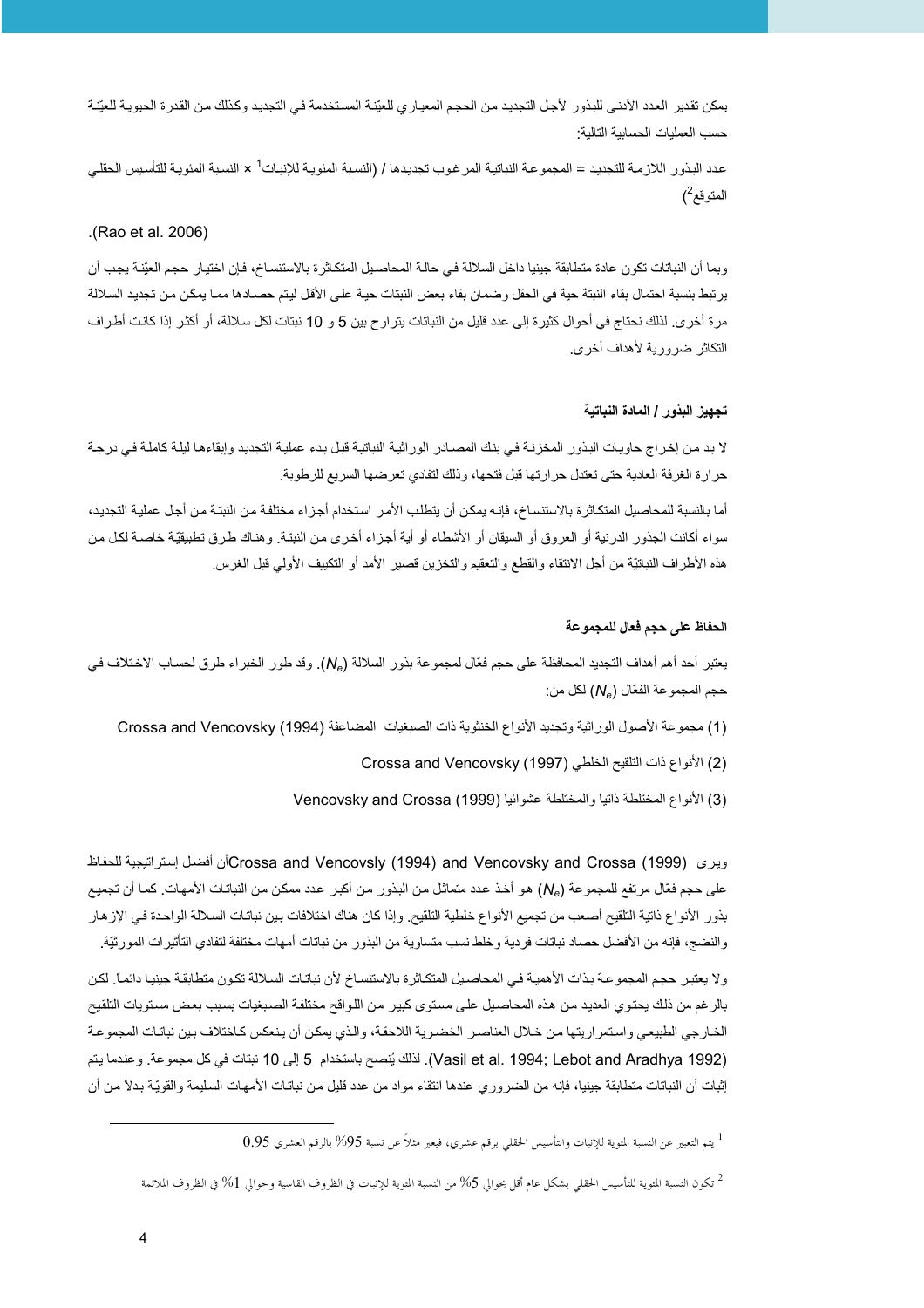يتم الانتقاء من عدد كبير من النباتات الرديئة. لذلك سيتوقف عدد النباتات المغروسة على مستوى اللواقح مختلفة الصبغيات، والتنوّع الضمني-النوعي بالإضافة إلى تكلفة الحفظ واحتياجات الوصف والتقييم.

#### اختيار البينة

يجب تجديد سلالات المجموعات الوراثية في نفس المنطقة البيئية التي نشأت فيها قدر الإمكان. كما يمكن اختيار موقع يكون فيه ضغط الانتقاء على البنيات الوراثيّة أو المجموعات منخفض إلى الحد الأدنـي. وإذا لم تتوفر المواقع المناسبة، يُنصح بالتعاون مع مؤسسات أخرى يمكنها توفير مواقع مناسبة أو مرافق لعمليات التجديد. ويجب توخي الحذر أثناء عملية التجديد وعند معاملة البذور أو أطراف التكاثر النباتية لتفادي العدوي من التربـة المتاخمـة، والحد من تدفق المورّثـة وإعاقـة أي إدخـال غير متعمّد للمورّثـات المنغيرة جينيا. ويجب إزالة النباتات الدخيلة والتي لا تنتمي إلى المجموعة، كما لا يجب أن تزرع السلالات في الحقول التي زرع بها نفس المحصول سابقاً للتقليل من مخاطر النباتات الدخيلة وزيادة احتمال إصابة التربة بالحشرات والأمراض.

كما يجب أن تكون أحواض التجديد متجانسة قدر الإمكان والحقول ذات نظام صرف جيد بالإضـافة إلـى توفر نظـام ر ي مناسب حتـى في المحاصيل البعلية التي تعتمد على مياه الأمطار لتجنب مخاطر الانتخاب التي تنشأ بسبب الجفاف وللحصول على غلة جيدة وينصح أيضاً باختبار العناصر المغذية في التربة لتحديد الأسمدة اللازمة.

#### العز ل

يعتبر نظام تكاثر المحصـول هامـاً للغايـة، فبالنسـبة للأنـواع ذات التلقيح الخلطـي، تُستخدم مسـافات عـزل مذاسـبة، وعـزل مؤقت، والتغطية بالأكياس، والأقفاص وغيرها من التقنيات المناسبة. وبمـا أن درجـة التلقيح الخلطـي للعديد من الأنـواع مرتبط بـالموقع، فـإن تقييم معدل التلقيح الخلطي في المكان الذي تم فيه تجديد النباتات يعد طريقة جيدة لاستخدام التقنية المناسبة للتهجين.

#### إدار ة المحصول

يجب التأكد من خلو مساكب التجديد من البذور والنباتات الغريبة. كما لا بد من التخلص من الأعشاب الطفيلية بانتظام للحد من منافستها للنباتات المزروعة ويجب التخلص من حشرات وأمراض التربة والأعشاب الضارة باستعمال العلاج المناسب خلال تجهيز مساكب التجديد، ويتم ذلك بالرش بمبيدات الأعشاب الضارة، وتسميد التربة، والحرث ثم الرش مباشرة بمبيدات الأعشاب أو الحرث العمبق لقتل الأعشاب الضبار ة النامبة أو كلاهما.

#### مراقبة هوية السلالات

استخدم بطاقة من النوع الذي يدوم طويلاً وحبراً لا يزول بسهولة واحتفظ بخرائط الحقل لكل سلالة بمفردها من أجل مراقبة هوية السلالة خلال الموسم الزراعي. كما يُنصح بالنسبة لمحاصيل البذور الاحتفاظ بعيّنة من البذور الأصلية كدليل في كيس بلاستيكي صغير في مكان جاف بدر جة حر ار ة 15 در جة مئو يـة و ذلك لمطابقة البذو ر المحصـو دة للسلالة المجددة مـع عيّنة البذو ر لإثبات أن السلالة مطابقة للنوع. ويمكن إثبات البذور المجددة أو أطراف التكاثر بمقارنتها مع المعلومات الأساسية الخاصىة بالسلالة، إن و جدت ِ

#### الحصاد

يتم الحصـاد بصـفة عامة عند بلوغ النبتـة النضـج التـام (أي بـعد نقطـة النضـج الفيزيولـوـجي)، عندما تنضـج أغلب البذور وتكون قابلـة للتجفيف ويمكن فرطها من دون أن تتضرر كثيراً وقبل أن تتلف وتتبدد طبيعياً [لمزيد من التفاصيل أنظر (2006) .[Rao et al يمثل النضج الفزيولوجي للنبتة الأم للمحاصيل التي تتكاثر بالاستنساخ، أهم خاصيّة لمجموعة أطراف التكاثر للحصول على تجديد ناجح أو الحفظ قصير الأمد. ولا يمثل نضج الأجزاء الصالحة للأكل من النبتة أهمية دائماً عندما لا تتطابق مع الجزء الذي تم إكثاره.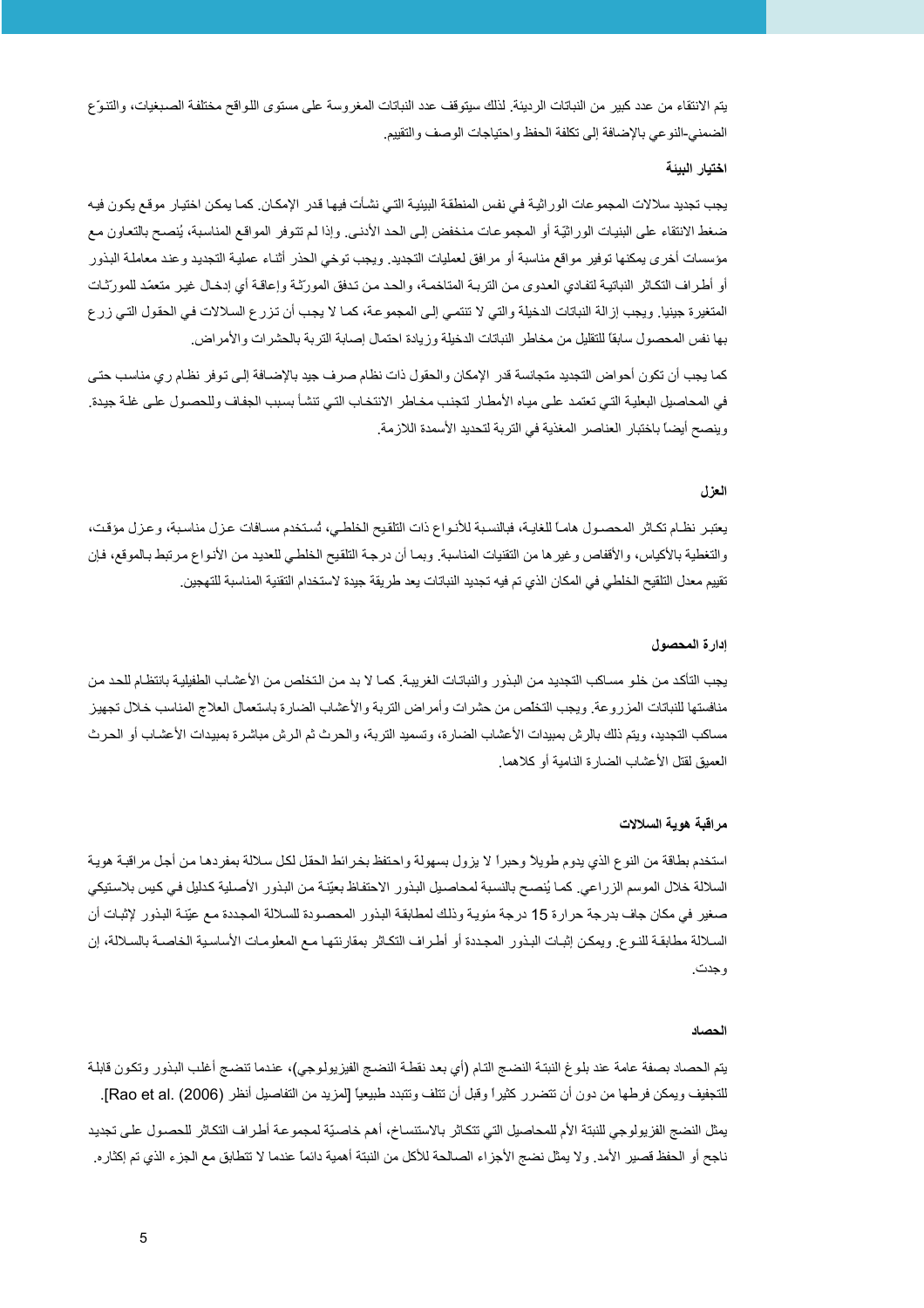#### الحشرات والأمراض الشائعة

يوفر الدليل قائمة بأسماء الحشرات والأمراض الشائعة لكل محصول لكنه لا يتطرق إلى كافة العوارض أو أساليب مكافحتها. ويجب أن يتم فحص المحاصيل خلال التجديد (بما في ذلك أثناء الحصـاد ومـا بعد الحصـاد) بواسطة الجهات المختصـة لحمايـة النباتات، خاصة من أجل الأمراض المنقولة بالبذور أو المنقولة خضرياً، لتحقيق أعلى معايير السلامة والحيوية للعناصر المجدّدة.

# المراجع والقراءات الإضافية

- Crossa J. 1995. Sample size and effective population size in seed regeneration of monoecious plants. In: Engels JMM, Ramanatha RR, editors. Regeneration of seed crops and their wild relatives. Proceedings of a consultation Meeting 4-7 December 1995, ICRISAT, Hyderabad, India. International Plant Genetic Resources Institute, Rome, Italy. pp.140-143.
- Crossa J, Hernandez CM, Bretting P, Eberhart SA, Taba S. 1993. Practical considerations for maintaining germplasm in maize. Theoretical and Applied Genetics 86: 673–678.
- Crossa J, Vencovsky R. 1994. Implications of the variance effective population size on the genetic conservation of monoecious species. Theoretical and Applied Genetics 89:936-942.
- Crossa J, Vencovsky R. 1997. Variance Effective Population Size for Two-Stage Sampling of Monoecious Species. Crop Science 37:14-26.
- Engels JMM, Visser L, editors. 2003. A guide to effective management of germplasm collections. IPGRI Handbooks for Genebanks No. 6. IPGRI, Rome, Italy.
- FAO/IPGRI. 1994. Genebank standards. Food and Agriculture Organization of the United Nations, Rome / International Plant Genetic Resources Institute, Rome, Italy.
- FAO. 1998. The state of the world's plant genetic resources for food and agriculture. Food and Agriculture Organization of the United Nations, Rome, Italy.
- Hanson J. 1985. Practical Manuals for Genebanks: Procedures for Handling Seeds in Genebanks. International Board for Plant Genetic Resources, Rome, Italy.
- ISTA. 2008 International rules for seed testing. International Seed Testing Association. ISTA Secretariat, CH-Switzerland.
- Lebot V, Aradhya KM. 1992. Collecting and evaluating taro Colocasia esculenta for isozyme variation. FAO/IBPGR Plant Genetic Resources Newsletter 90:47-49.
- Rao NK, Hanson J, Dulloo ME, Ghosh K, Nowell D and Larinde M. 2006. Manual of seed handling in genebanks. Handbook for Genebanks No.8. Bioversity International, Rome, Italy.
- Reed BM, Engelmann F, Dulloo ME, Engels JMM. 2004. Technical quidelines for the management of field and in vitro germplasm collections. Handbook for Genebanks No 7. International Plant Genetics Resources Institute, Rome, Italy.
- Sackville Hamilton NR, Chorlton KH. 1997. Regeneration of accessions in seed collections: a decision guide. Handbook for Genebanks No.5. International Plant Genetic Resources Institute, Rome, Italy.